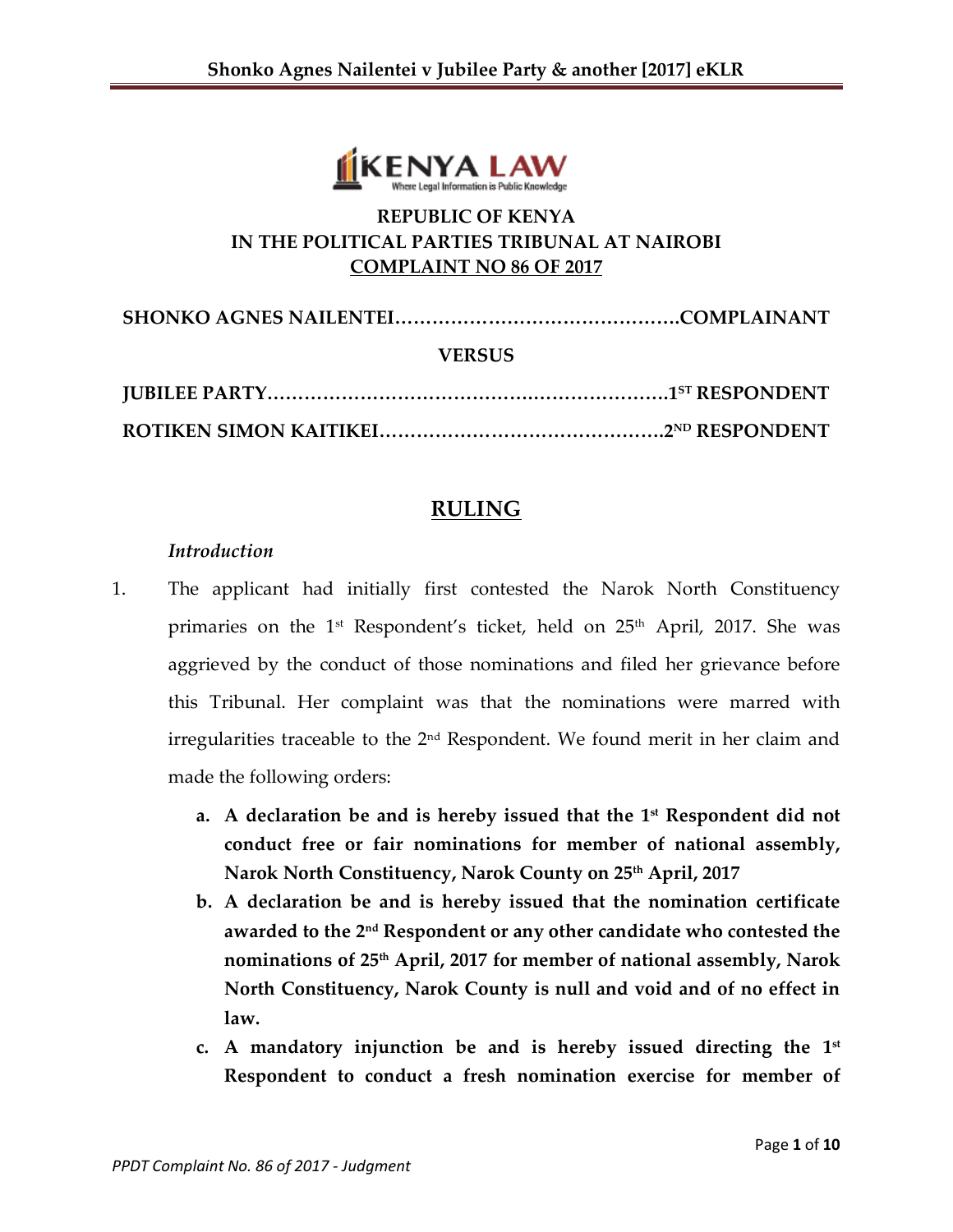**national assembly, Narok North Constituency, Narok County within 48 hours**

- **d. A mandatory injunction be and is hereby issued directing the 1 st Respondent and the candidates herein to agree on their agents and the specific polling stations where the fresh nominations shall be conducted, within the next 12 hours**
- **e. The 1st Respondent shall bear the Claimant's costs of this complaint.**

#### *Claimant's Case*

- 2. It is the manner in which those orders were implemented during the purported fresh nomination exercise that gave rise to this application. The Claimant contends that the 1st Respondent deliberately refused to organize a meeting of the candidates herein to agree on their agents and the specific polling stations where the fresh nominations would be conducted as directed by the Tribunal.
- 3. Instead, the 1st Respondent proceeded to call for repeat nominations with the same ballot papers which were already in circulation and which had been the cause of the dispute before the Tribunal. Those ballot papers had the particulars of candidates who had already openly indicated their resignation from the  $1<sup>st</sup>$ Respondent intending to run as independent candidates.
- 4. Also, voting was interrupted by one of the candidates who insisted that her name should either be removed from the ballots or she should be allowed to participate in the nominations. Voters were confused as to the participants in the nominations because the ballots still bore the pictures and names of noncontestants in the race. This led to demonstrations within Narok North Constituency. The effect of those demonstrations was that nominations did not start until after about 5pm.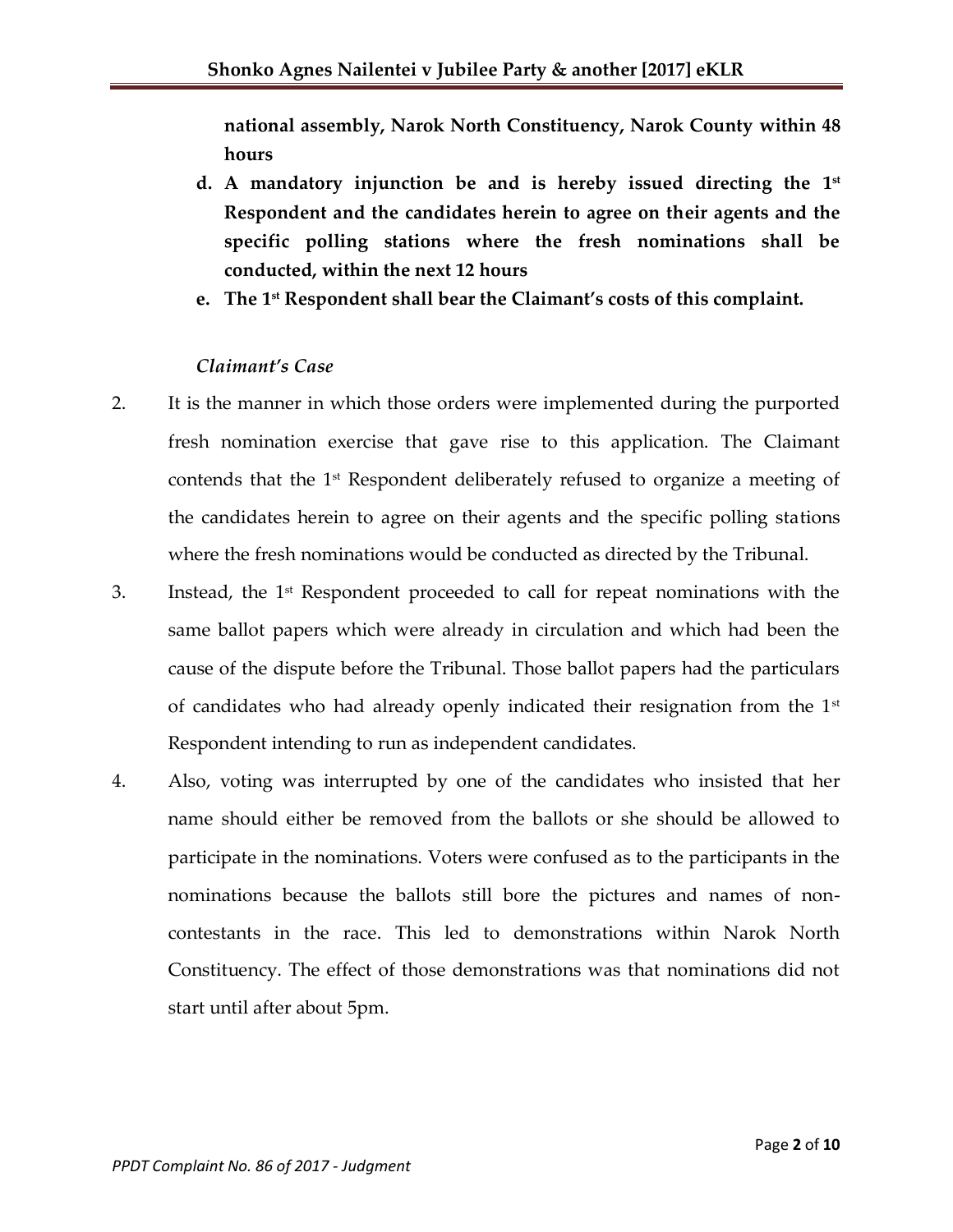- 5. That apart, there were no presiding officers at the polling stations as they too were on strike because the 1<sup>st</sup> Respondent had not paid them their dues. Police officers acted as presiding officers leading to a lot of intimidation.
- 6. She further avers that on the day of the nominations some ballot papers were transported by the police and 2nd Respondent to the house of a pastor Kiritu in Naisoya village. The 2nd Respondents on arrival at the pastor's home pre-marked ballot papers in favour of the 2<sup>nd</sup> Respondent. She avers that the counterfoils were then dumped behind an abandoned building. She has exhibited five sets of counterfoil serial number JP/MNA/33/179 for member of National Assembly Narok North Constituency.
- 7. To compound the problem, there was no register for purposes of verifying the eligibility of voters. This led to ballot stuffing and multiple voting. No voting took place at Olorropil shopping center, Naituyapaki, AIC Ilmasharian, Emtpati Catholic Church, Mutenkwarr, Naisoya, Olesonkoyo Shopping Center among other designated polling stations.
- 8. In her supplementary affidavit sworn on 23<sup>rd</sup> May, 2017, she further avers that in utter disregard of the orders of the Tribunal, the  $1<sup>st</sup>$  Respondent refused to conduct a fresh credible election yet it had issued a nomination certificate to the 2 nd Respondent as having been nominated. Instead the whole exercise was a sham rigged in favour of the 2<sup>nd</sup> Respondent in connivance with the police and officials. The same cannot amount to a fresh nomination exercise and ought to be nullified. The 2<sup>nd</sup> Respondent's nomination ought to be nullified since no fresh nominations preceded it.

# *1 st Respondent's Case*

9. The 1<sup>st</sup> Respondent filed an affidavit sworn on  $22<sup>nd</sup>$  May, 2017 by Marykaren Kigen-Sorobit. She depones that the complaint is a non-starter and dead on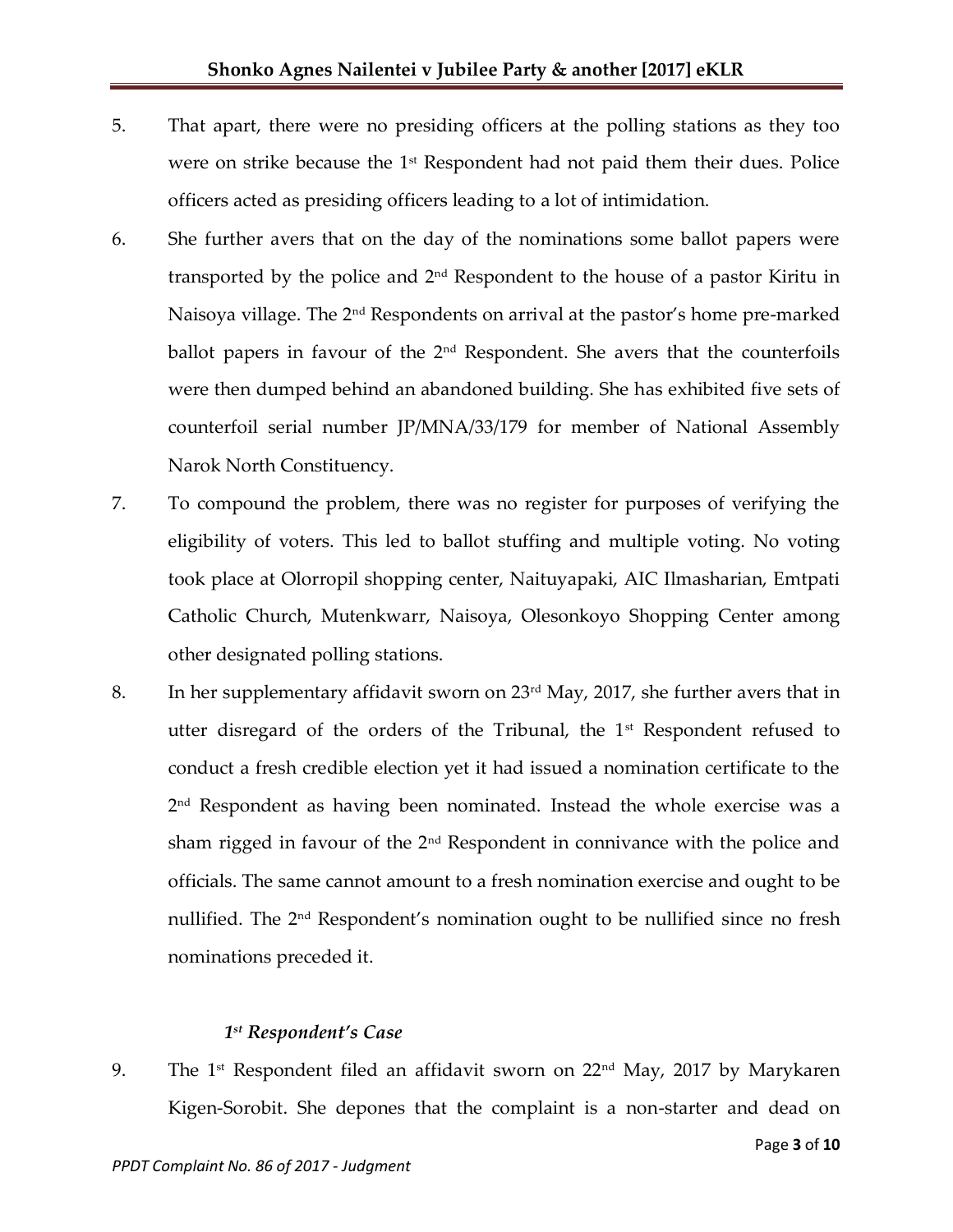arrival because the 1<sup>st</sup> Respondent has already submitted the names of its candidate to the IEBC. It was further alleged that the application had been made in bad faith and constituted an abuse of the process of this court. It was an afterthought geared toward discrediting the processes, structures and systems of the 1st Respondent.

- 10. She further depones that the  $1<sup>st</sup>$  Respondent had fully complied with the Tribunal's orders of 11<sup>th</sup> May, 2017.
- 11. It was further submitted that the complainant had failed to exhaust internal dispute resolution mechanism after the repeat nominations were done and concluded.
- 12. That apart, the  $1<sup>st</sup>$  Respondent averred that no evidence had been adduced to show that the process was flawed and the assertions by the Claimant are false. The Tribunal had ordered for a fresh nomination exercise and not nomination exclusively between the Claimant and 2nd Respondent. Litigation must come to an end; the complaint should be dismissed with costs.

#### *2 nd Respondent's Case*

13. On 19th May, 2017 the 2nd Respondent filed a preliminary objection on the grounds that the application was incompetent, misconceived, bad in law and does not lie since the Tribunal having delivered its judgment on 10<sup>th</sup> May, 2017 was *functus officio*. It was also asserted that the application was incurably defective for seeking orders against non-parties. Further, it was, submitted that the Tribunal had no jurisdiction to entertain the application, it not being an application to review the earlier judgment. Lastly, that the interim order of injunction obtained by the Complainant on  $16<sup>th</sup>$  May, 2017 had been overtaken by events, the nomination certificate having already been issued to the 2<sup>nd</sup> Respondent on 14<sup>th</sup> May, 2017.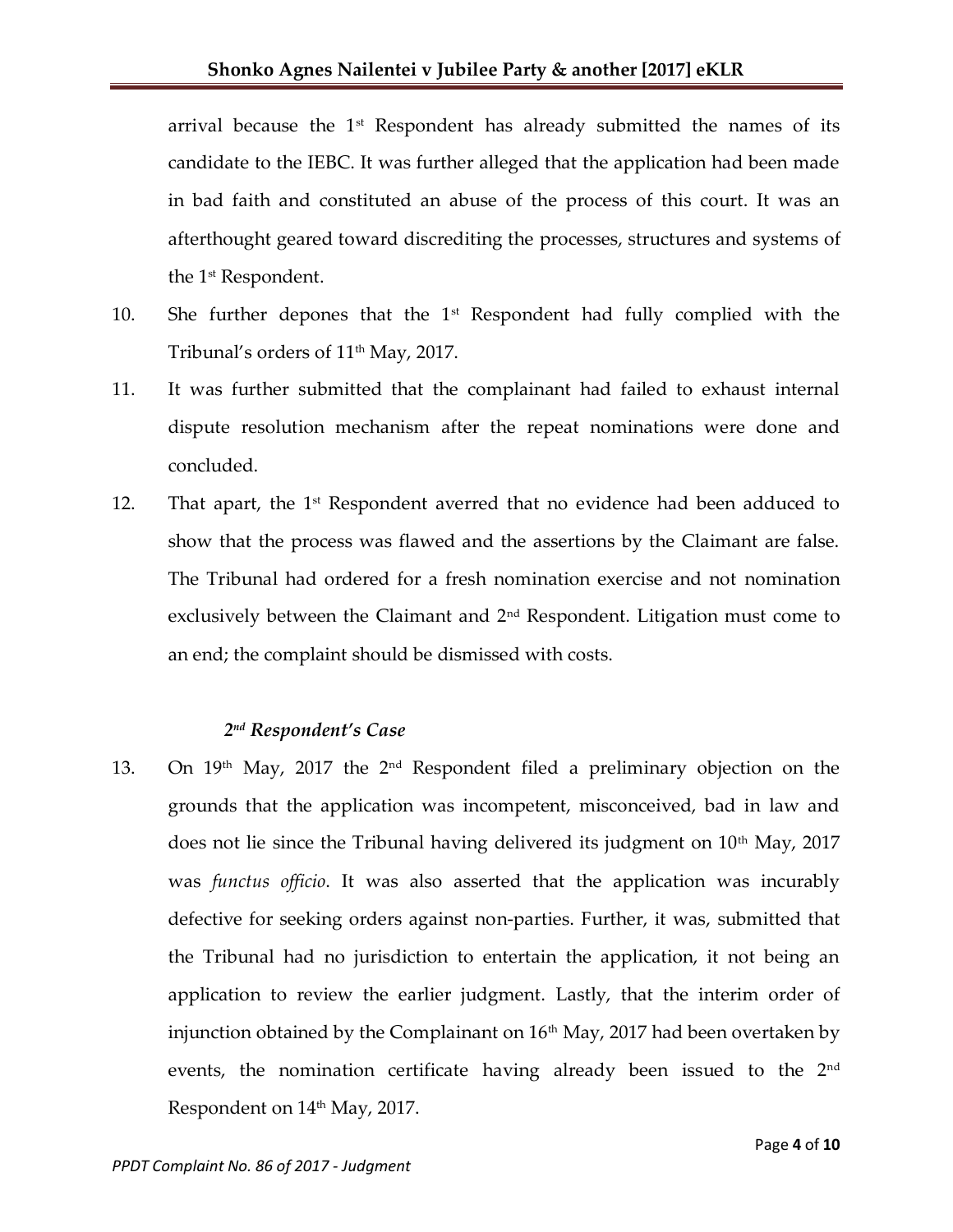- 14. The 2 $^{\rm nd}$  Respondent filed also filed a further preliminary objection dated 22 $^{\rm nd}$ May, 2017 to the suit on the ground that the Claimant lacks locus to file the dispute because she has been cleared to contest the election as a candidate under the Chama Mwangaza Daima Party.
- 15. The 2nd Respondent also filed an affidavit sworn by its counsel Ms Kamau on 22nd May, 2017 in which she deponed that the Tribunal was *functus officio* having pronounced itself on  $10<sup>th</sup>$  May, 2017. It was further submitted that the complaint is misguided as the Complainant is trying new issues in respect of which the Tribunal is *functus officio*. The appropriate thing would have been to file contempt proceedings.
- 16. It was further alleged that a Mr. Jared Juma who represented the complainant in the proceedings before Tribunal was not an advocate hence the proceedings are a nullity. A confirmation letter dated  $15<sup>th</sup>$  May, 2017 from the Law Society of Kenya is annexed. The letter confirms that there is no advocate called Jared Juma and that the purported practice of law by him should be subjected to criminal proceedings.

# *Issues for determination*

- **(a) Does this Tribunal have jurisdiction over the complaint?**
- **(b) Were the proceedings before us conducted by a non-advocate?**
- **(c) Did the 1st Respondent conduct a free and fair fresh nomination for Narok North Constituency?**
- **(d) What are the appropriate reliefs in the circumstances of this case?**

#### *Determination of Issues*

**(a) Does this Tribunal have jurisdiction over the complaint?**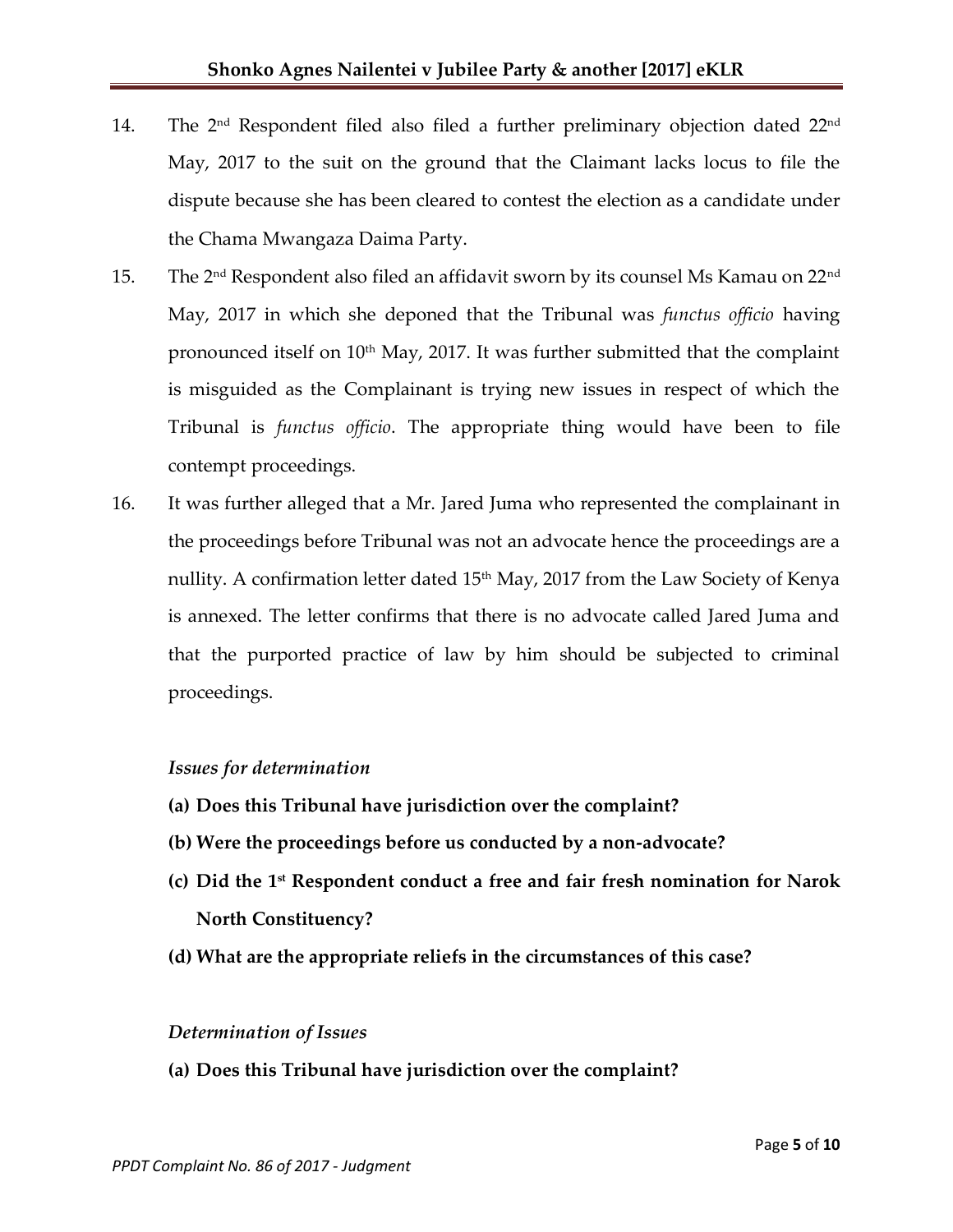- 17. The Respondents submit that this Tribunal lacks jurisdiction over the application since the Claimant has since become affiliated to another political party. We reiterate that the primary dispute relates to a political party primary conducted by the  $1^{st}$  Respondent and in which the Claimant and  $2^{nd}$  Respondents participated on  $25<sup>th</sup>$  April, 2017 and again on  $12<sup>th</sup>$  May, 2017. This specific application is in respect of the  $1<sup>st</sup>$  Respondent's party primaries conducted on  $12<sup>th</sup>$ May, 2017 under the orders of this Tribunal. The jurisdictional argument is a ploy to dislodge the Claimant from this Tribunal's seat of justice.
- 18. We similarly dismiss the plea that failure to exhaust internal dispute resolution mechanisms deprives this Tribunal of its jurisdiction under section 40(1)(fa) of the Political Parties Act, 2017. In *Complaint No 250 of 2017 Jamleck Kamau & 4 others v Jubilee Party & 3 others* we held as follows:

**We assert that this Tribunal has both original and appellate jurisdiction over disputes from party primaries. Consequently, the Tribunal's jurisdiction is not in any way affected, by the validity or invalidity of any proceedings before the party's internal dispute resolution mechanism. We further hold that the proviso in section 40(2) of the Act only covers the classes of disputes in section 40(1)(a), (b), (c) or (e). The proviso does not extend to disputes between independent candidates and political parties, appeals from decisions of the Registrar and disputes over party primaries.** 

19. In relation to party primaries, such failure to exhaust internal dispute resolution mechanism would in our view be a technical point in respect of which we held as follows in *Complaint No 48 of 2017 John Mruttu v Thomas Mwadeghu*

> **We would be hoisting procedural technicalities above the need to do substantive justice if we held that failure to comply with the party's procedural rules automatically ousts this Tribunal's jurisdiction. Party primaries and other elections in a multi-ethnic nation such as Kenya are highly contested and it would be remiss**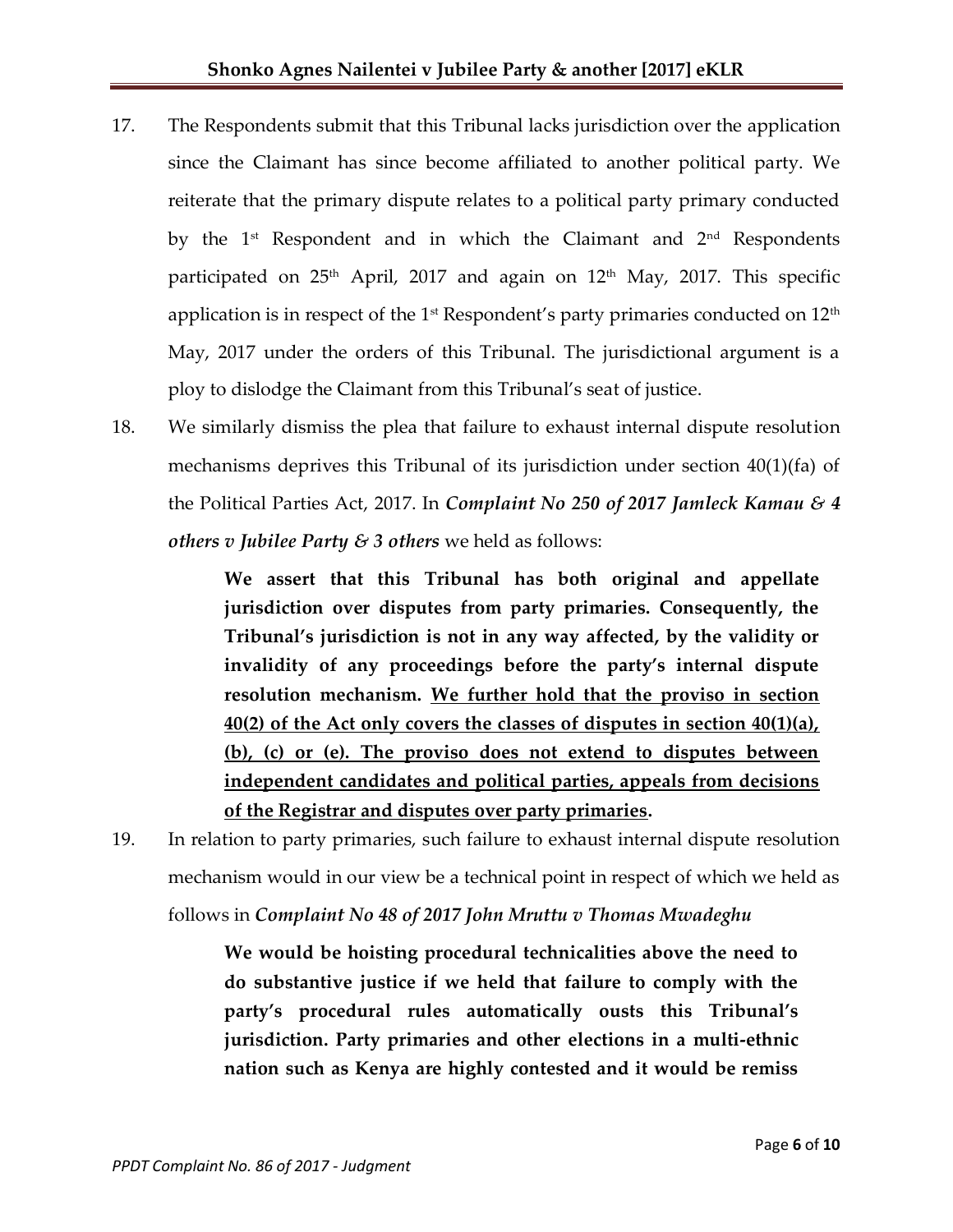# **of us to resolve a dispute arising from a party primary on a procedural point.**

20. We therefore hold that we have jurisdiction to determine this dispute arising from the repeat primaries held by the  $1<sup>st</sup>$  Respondent on  $12<sup>th</sup>$  May, 2017 as directed by the Tribunal on  $10^{th}$  May, 2017.

#### **(b) Were the proceedings before us conducted by a non-advocate?**

21. The record shows that on  $8<sup>th</sup>$  May, 2017 a Mr. Juma held brief for Mr. Munaawa for the Claimant. There is no evidence beyond that pointing to the fact that Mr. Juma was not an advocate. The record does not have any appearance by a Mr. Jared Juma.

# **(c) Did the 1st Respondent conduct a free and fair fresh nomination for Narok North Constituency?**

- 22. From the evidence on record, which was not rebutted by the Respondents, we are persuaded that the nominations of  $12<sup>th</sup>$  May, 2017 were marred with irregularities which affected the outcome of the nominations.
- 23. We had also ordered for a fresh nomination exercise. The adjective **fresh** means "new or different", according to the Cambridge Dictionary of English. As a result, the nominations conducted on  $12<sup>th</sup>$  May, 2017 using the polling material which had widely circulated and involved non-contestants was neither "new or different", and could not possibly amount to the fresh nomination exercise ordered by this Tribunal.
- 24. No meeting was ever held in terms of order (d) for the  $1<sup>st</sup>$  Respondent and the candidates herein to agree on their agents and the specific polling stations where the fresh nominations would be conducted. There is no evidence that the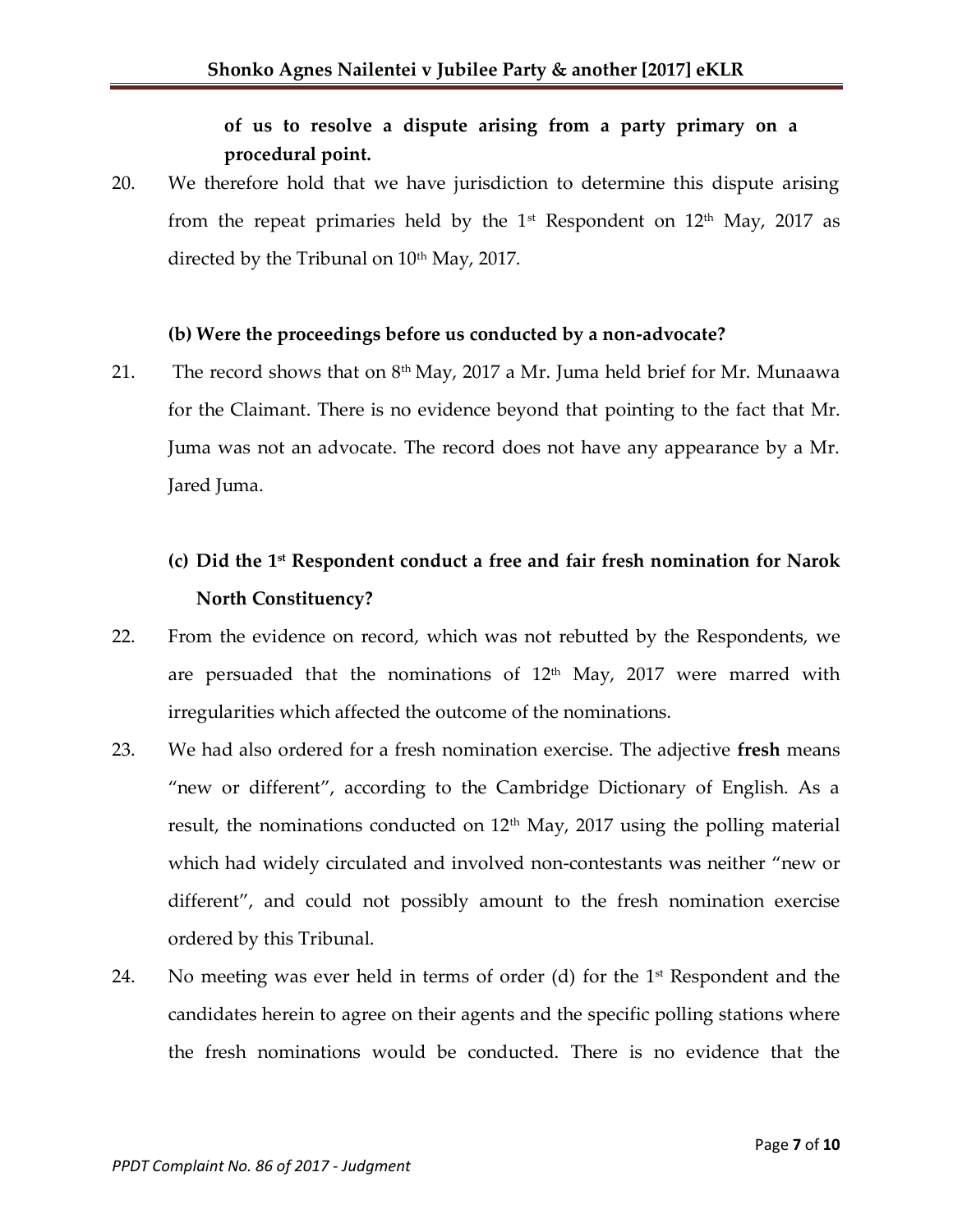supposed fresh nominations were conducted after the candidates had submitted their lists of agreed agents and polling stations.

- 25. The Respondents do not for instance deny that some polling stations did not open at all, that some opened at 5:00pm and the rest were manned by police officers. The averment of pre-marked ballots was not controverted at all.
- 26. The nomination exercise conducted on  $11<sup>th</sup>$  May, 2017 was conducted in defiance of the orders of this Tribunal. Such a farce cannot be what we meant when we directed the Respondent to conduct a fresh nomination exercise for member of national assembly, Narok North Constituency. We are satisfied that there was a deliberate design not to fully comply with the orders of this Tribunal. We hold that the nomination exercise held on 1 1th May, 2017 was nothing, but a red herring to delude this Tribunal and Narok North constituents about the Respondents' intention not to comply with the orders of this Tribunal.
- 27. In *Complaint No 40 of 2017 Benard Muia Tom Kiala v Wiper Democratic Movement – Kenya* the Tribunal nullified Machakos gubernatorial nominations that had been conducted in violation of the Tribunal's orders. We held as follows:

**We wish to reiterate that the people of Kenya have delegated their sovereign authority under Article 3(c) of the Constitution to this Tribunal and that it would be a misuse of that sovereign authority for this Tribunal to spend scant public resources presiding over political party disputes only to issue orders in vain. Once a dispute has been submitted to this Tribunal, political parties and their members should have the confidence that this Tribunal shall decide that dispute impartially, independently and according to the law. Political parties and their members would not bring their disputes before this Tribunal if they learnt that parties are free to either obey or disobey Tribunal orders at will…We hold that it is the plain and unqualified obligation of every person against, or in respect of whom an order is**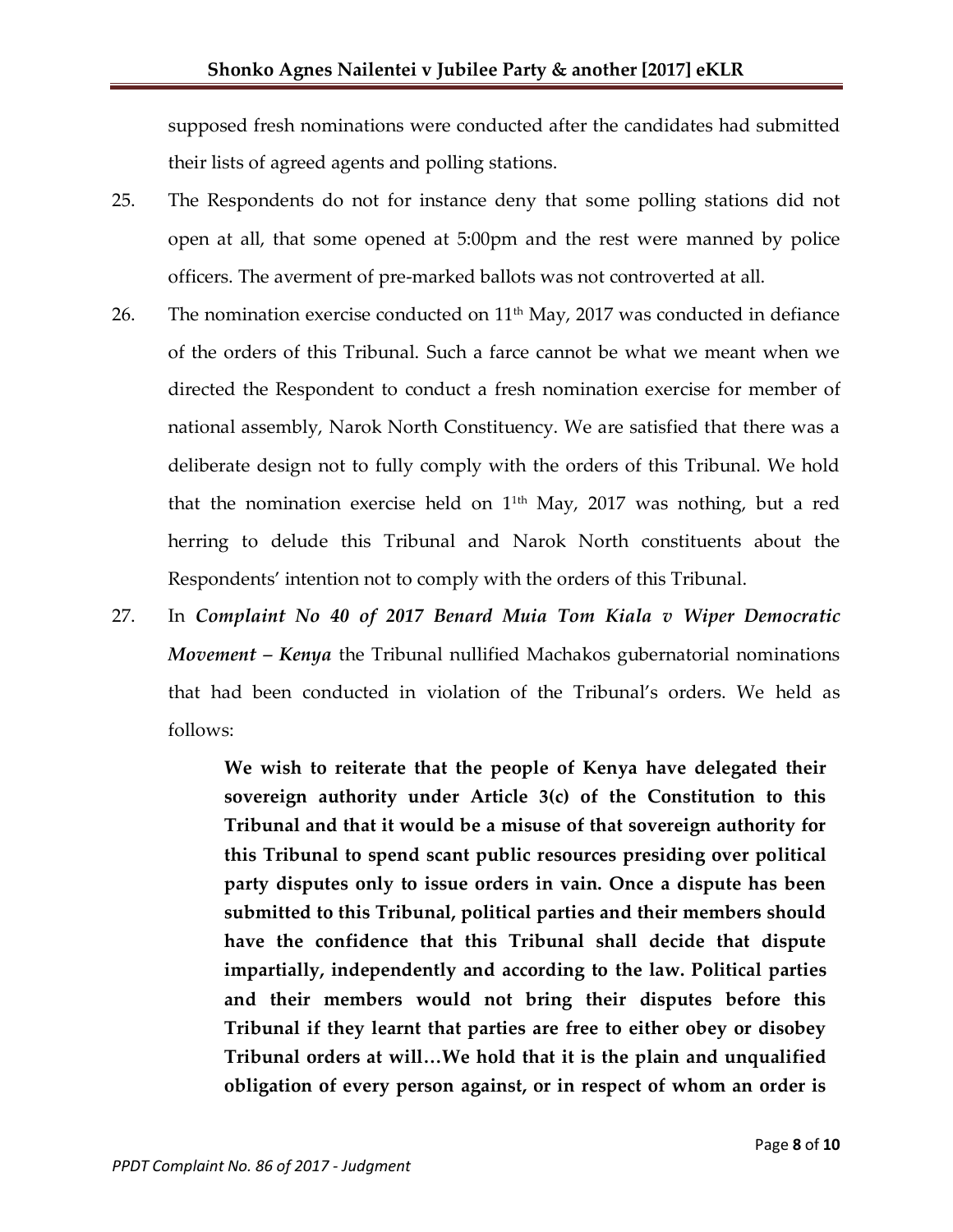**made by this Tribunal to obey it unless and until it is discharged. We also cite the decision of the High Court in** *Kenya Union of Savings Credit Cooperatives (KUSCO) v Nairobi City Council [2015] eKLR* **as authority for our holding that the orders of this Tribunal are not made in vain and are meant for compliance. As a result, if for any reason any party has any difficulty in complying with the orders of this Tribunal, the honourable thing to do is to come back to the Tribunal and explain the difficulties faced in complying with that order.** 

- 28. In *Complaint No 53 of 2017 Hon Salah Yakub Farah v Secretary General KANU & another* we held that party primaries in a multi-ethnic society such as Kenya are highly contested and open contempt of court orders in relation to party primaries is a recipe for chaos. Accordingly, we are duty bound to declare that the nominations of  $12<sup>th</sup>$  May,  $2017$  which were conducted in violation of the Tribunal's orders of  $10<sup>th</sup>$  May, 2017 are a nullity and are of no effect in law.
- 29. We have said enough to lead us to the conclusion that the  $1<sup>st</sup>$  Respondent's purported nomination exercise of 12<sup>th</sup> May, 2017, having been undertaken contrary to the positive orders of this Tribunal, is null and void and of no effect in law. Having so held, we note that no proper application has been made by the Claimant to personally punish either Respondent for contempt. Accordingly, we shall not say anything at this juncture that might jeopardize any subsequent proceedings to that end.

# **(d) What are the appropriate reliefs in this complaint?**

30. In *Complaint No 40 John Mruttu v Thomas Ludindi Mwadeghu & 2 others* we held that in every matter over which we have jurisdiction, this Tribunal can grant any order that is just and equitable in accordance with section 11(1) of the Fair Administrative Action Act, 2015. The proper discharge of this Tribunal's